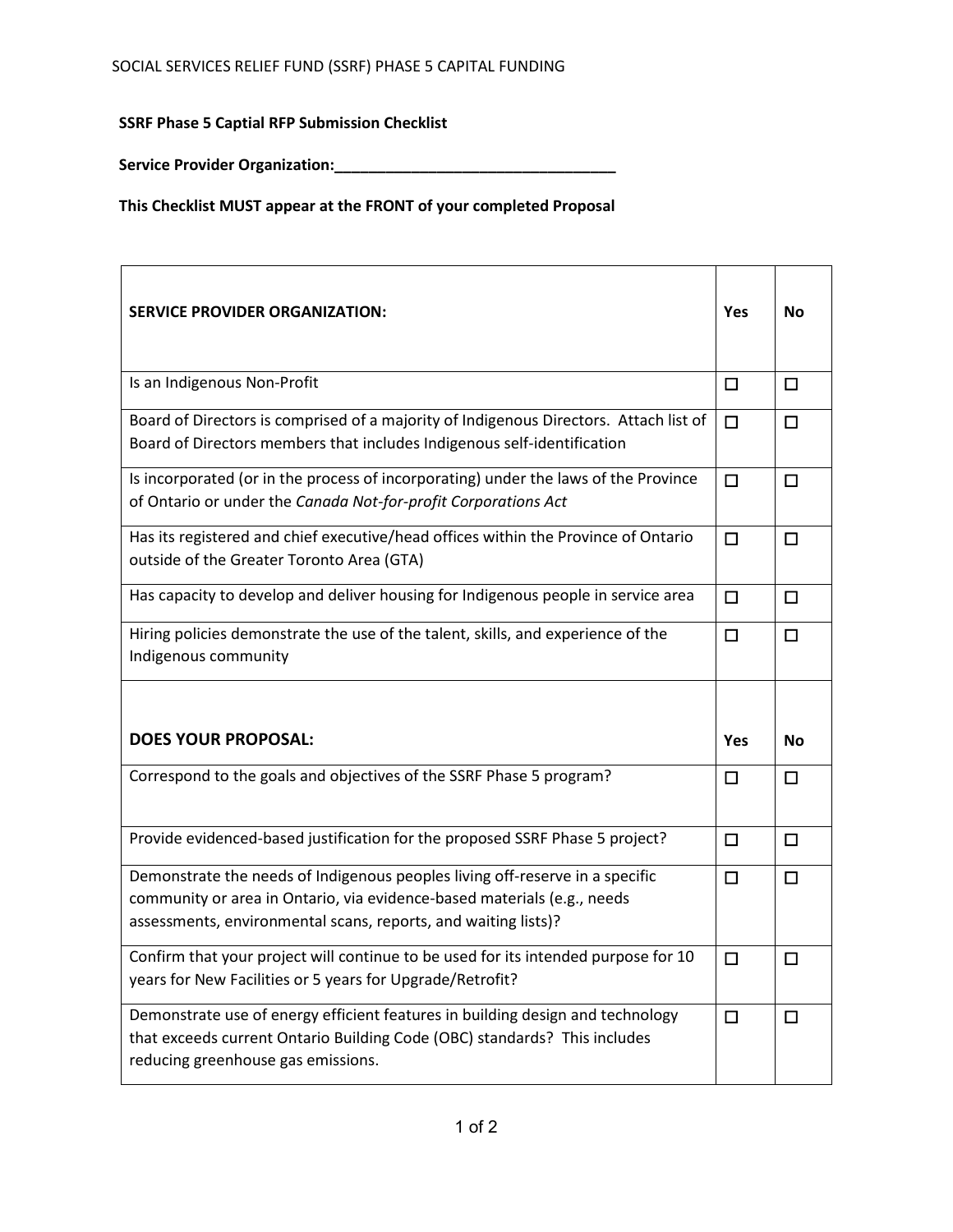| Provide an action plan to hire Indigenous Apprentices and Employees in the<br>construction or renovation phase of your development?                                                                                                                                                                                                                                                                                                      | □ | П |
|------------------------------------------------------------------------------------------------------------------------------------------------------------------------------------------------------------------------------------------------------------------------------------------------------------------------------------------------------------------------------------------------------------------------------------------|---|---|
| For New Facilities only, indicate the readiness of your development? New<br>developments should be "ready to go".                                                                                                                                                                                                                                                                                                                        | П | П |
| Indicate how, if project(s) is comprised of partnerships with non-Indigenous<br>organizations, the Indigenous organization is the project lead and holds the<br>majority for decision-making purposes, either by agreement or by Board<br>resolutions provided at the time of application. If applicable, a non-Indigenous<br>organization would be required to transfer the asset (property) to the Indigenous<br>organization partner. | П | П |
| Explain inclusivity of people who self-identify as being First Nation, both status and<br>non-status?                                                                                                                                                                                                                                                                                                                                    | □ | П |
| Explain inclusivity of people who self-identify as Métis?                                                                                                                                                                                                                                                                                                                                                                                | □ | П |
| Explain inclusivity of people who self-identify as Inuit?                                                                                                                                                                                                                                                                                                                                                                                | □ | П |
| Identify how you will be promoting the support services to those who identify as<br>First Nation, status and non-status, Métis, and Inuit?                                                                                                                                                                                                                                                                                               | □ | П |

## **REQUIRED ATTACHMENTS**

- ☐ **Signed** Letters Patent
- ☐ **Signed** Corporation's Constitution and By-Laws
- □ Signed Latest audited financial statements
- ☐ **Signed** Corporation's Hiring Policies
- ☐ Management Letters from Auditor(s) for **last three years.** Must be able to show financial feasability and any issues have been remedied
- ☐ Board of Directors or Management Responses to Management Letters from Auditors (if applicable)
- ☐ List of Board of Directors members that includes Indigenous self-identification.
- ☐ Completed RFP Template
- □ Contact information or a reference from a major partner
- □ Partnership Commitment letter(s), financial or in-kind, if applicable
- □ 10 Year Projected Cash Flow Operating Budget (included as link in RFP template)
- ☐ Capital Budget (included as a link in RFP template)